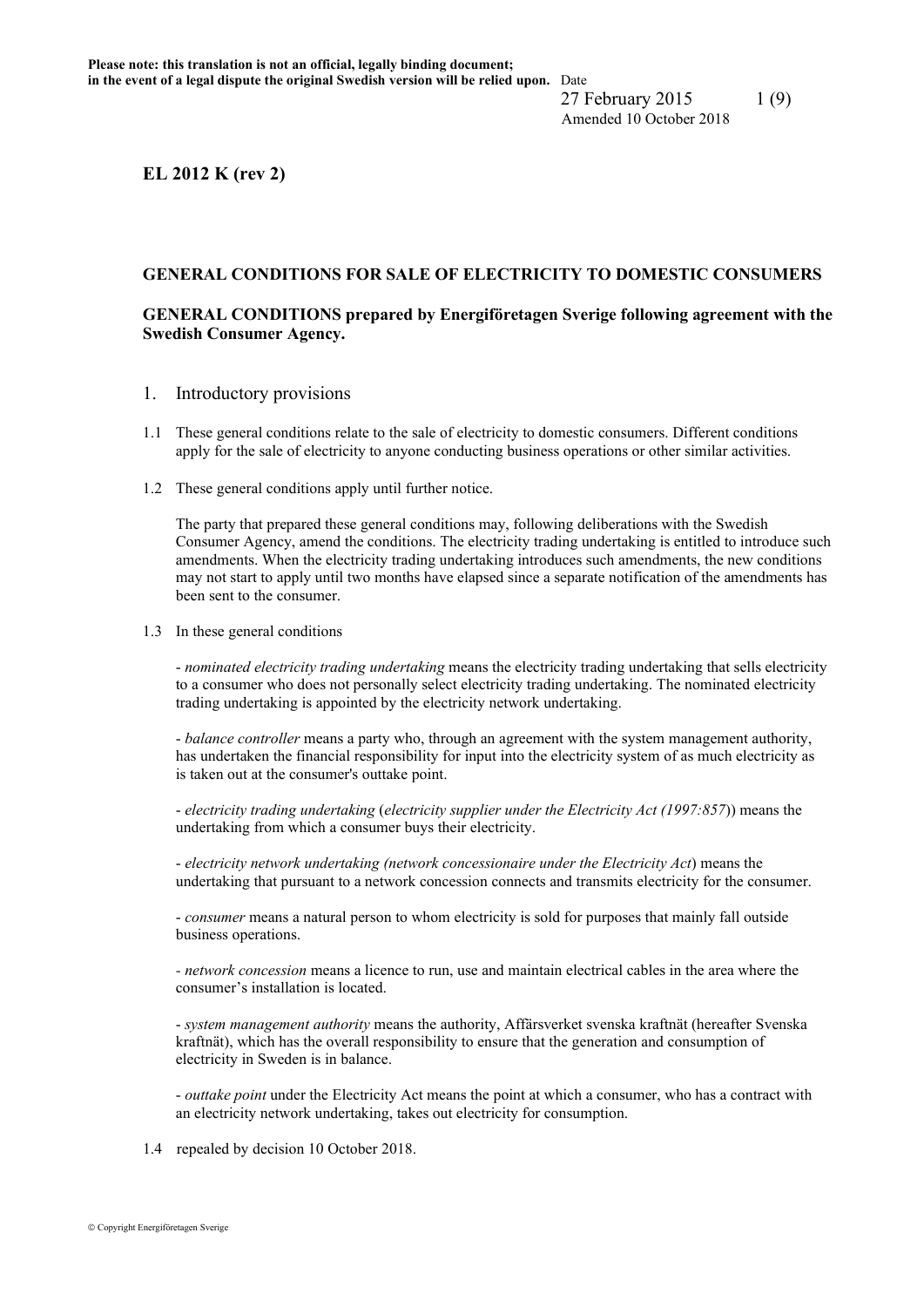27 February 2015 2(9) Amended 10 October 2018

## **EL 2012 K (rev 2)**

- 1.5 Any party that has a claim against the other party is entitled to interest in accordance with the Interest Act (1975:635).
- 2. Electricity sales

Sales obligation general

- 2.1 The electricity trading undertaking undertakes to sell electricity to the consumer on the following conditions.
- 2.2 If the electricity trading undertaking or the consumer so wishes, written notification shall be given or a written contract entered into regarding the sale.

A contract between a consumer and an electricity trading undertaking shall include information about

- 1. the name, address, telephone number and website of the electricity trading undertaking,
- 2. the obligations of the electricity trading undertaking in relation to the consumer,

3. when the contract was entered into and at what point the electricity trading undertaking plans to take over the supplies to the consumer,

4. where the consumer can find information about the electricity trading undertaking's prices and other conditions,

5. invoicing and payment conditions,

6. the period for which the contract runs or if it runs until further notice,

7. what applies in respect of extending a contract where the contract runs for a certain period,

8. conditions for giving notice terminating the contract,

9. how compensation is calculated when giving notice terminating a contract prematurely where a contract runs for a certain period,

10. conditions for compensation if the electricity trading undertaking has not satisfied its obligations under this contract, and

11. how the electricity trading undertaking provides the additional consumer-related information specified in Chapter 11, Section 18 of the Electricity Act on its website and, upon request, by other means.

The consumer shall be provided with this information, together with information about the contract conditions, before the contract is entered into or confirmed.

If the information under the second paragraph is not provided in writing or some other permanent form, the electricity trading undertaking shall provide the consumer with information in such form within reasonable time. This information shall also include information about unit prices laid out in accordance with the Swedish Consumer Agency's regulations on price information.

#### Distance and off-premises sales

2.2 A For contracts concluded at a distance or off-premises, prior to the conclusion of a contract, information other than that specified in clause 2.2 shall be provided in accordance with Chapter 2, section 2 of the Act (2005:59) on distance and off-premises contracts (Distance Contracts Act) as set out in Chapter 2, sections 3 and 5, respectively, of the same law. If the electricity undertaking contacts the consumer by telephone on its own initiative with a view to concluding a distance contract (direct telephone sales), the electricity undertaking must also, before concluding a contract, provide the information set out in Chapter 2, section 3a Distance Contracts Act.

In the case of direct telephone sales, in accordance with Chapter 2, section 3a Distance Contracts Act, the electricity undertaking must confirm its offer in a document or other readable and durable format that is accessible to the consumer. In the case of such telephone sales, contracts are concluded by the consumer accepting the offer in writing. The offer is accepted in the manner specified by the electricity undertaking,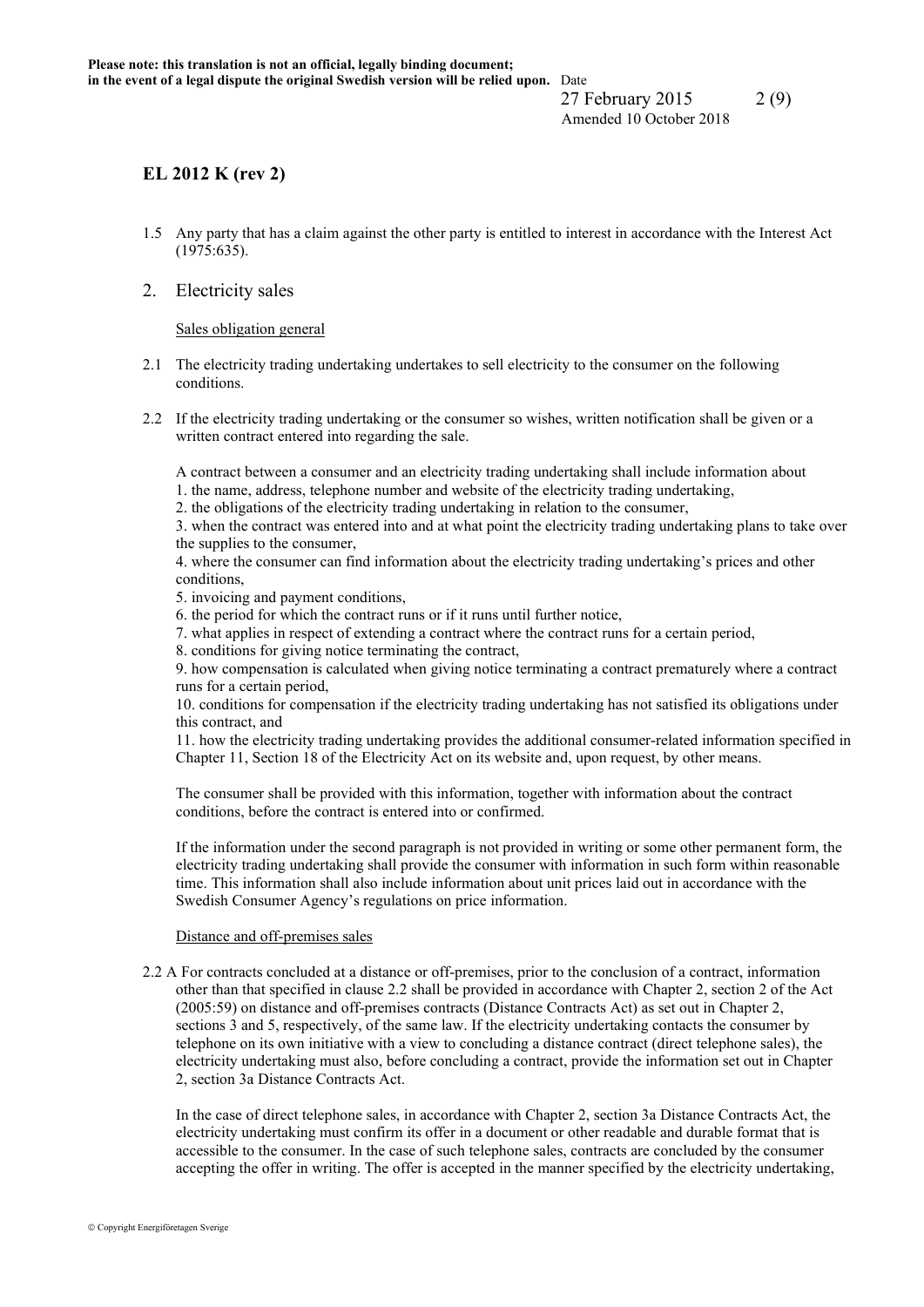27 February 2015 3(9) Amended 10 October 2018

## **EL 2012 K (rev 2)**

for example by letter, email or SMS. If such acceptance is not given, the contract is invalid. The confirmation of the offer by the electricity undertaking must indicate that contracts which have not been concluded in this way are invalid and that the consumer is not obliged to pay for services under the contract.

When a distance contract is concluded, the electricity undertaking must provide the consumer with a confirmation of the contract within a reasonable period of time. The confirmation must be provided in a document or in any other readable and durable format accessible to the consumer and must also include the information specified in the second paragraph of clause 2.2 and the first paragraph, first sentence of 2.2 A, unless the information has already been provided in such a manner.

When contracts are concluded off-premises, the electricity undertaking must provide the consumer with a copy of the signed contract or a confirmation of the contract. The copy or confirmation must be provided in a document or, if the consumer consents, in another readable and durable format accessible to the consumer.

#### Cooling-off period

2.2 B In the case of contracts concluded at a distance or off-premises, the consumer is entitled to withdraw from the contract (right of withdrawal) by submitting or sending notice of this to the electricity supplier within a certain period of time (cooling-off period).

When a distance contract is concluded, the cooling-off period is 14 days and begins on the day the contract is concluded, provided that the consumer has been informed of the right of withdrawal under Chapter 2, section 2, paragraph 1, point 9 Distance Contracts Act, as specified in Chapter 2, section 3 of the same law.

When a contract is concluded off-premises, the cooling-off period is 14 days and begins on the day the contract is concluded, provided the consumer has been informed of the right of withdrawal under Chapter 2, section 2, paragraph 1, point 9 Distance Contracts Act, as specified in Chapter 2, section 5 of the same law. This information must be provided to the consumer at the time the consumer receives a copy of the signed contract or in a confirmation of the contract.

#### Sales obligation miscellaneous

2.3 The electricity trading undertaking shall, in accordance with statute, inform the consumer about:

- each individual energy source's share of the average composition of energy sources used to generate the electrical power that the electricity trading undertaking sold during the immediately preceding calendar year

- the impact on the environment in the form of carbon dioxide emissions and the quantity of nuclear waste resulting from the generation of the electricity sold.

2.4 The electricity trading undertaking is responsible for ensuring that there is a balance controller for the consumer's outtake point.

Under the Electricity Act, the electricity trading undertaking may only sell electricity at the outtake point if there is a balance controller for this point.

If the electricity trading undertaking at some stage is unable to ensure that there is a balance controller, the undertaking shall immediately notify this to the consumer and electricity network undertaking.

2.5 A change of electricity trading undertaking shall be implemented without a special cost for the consumer.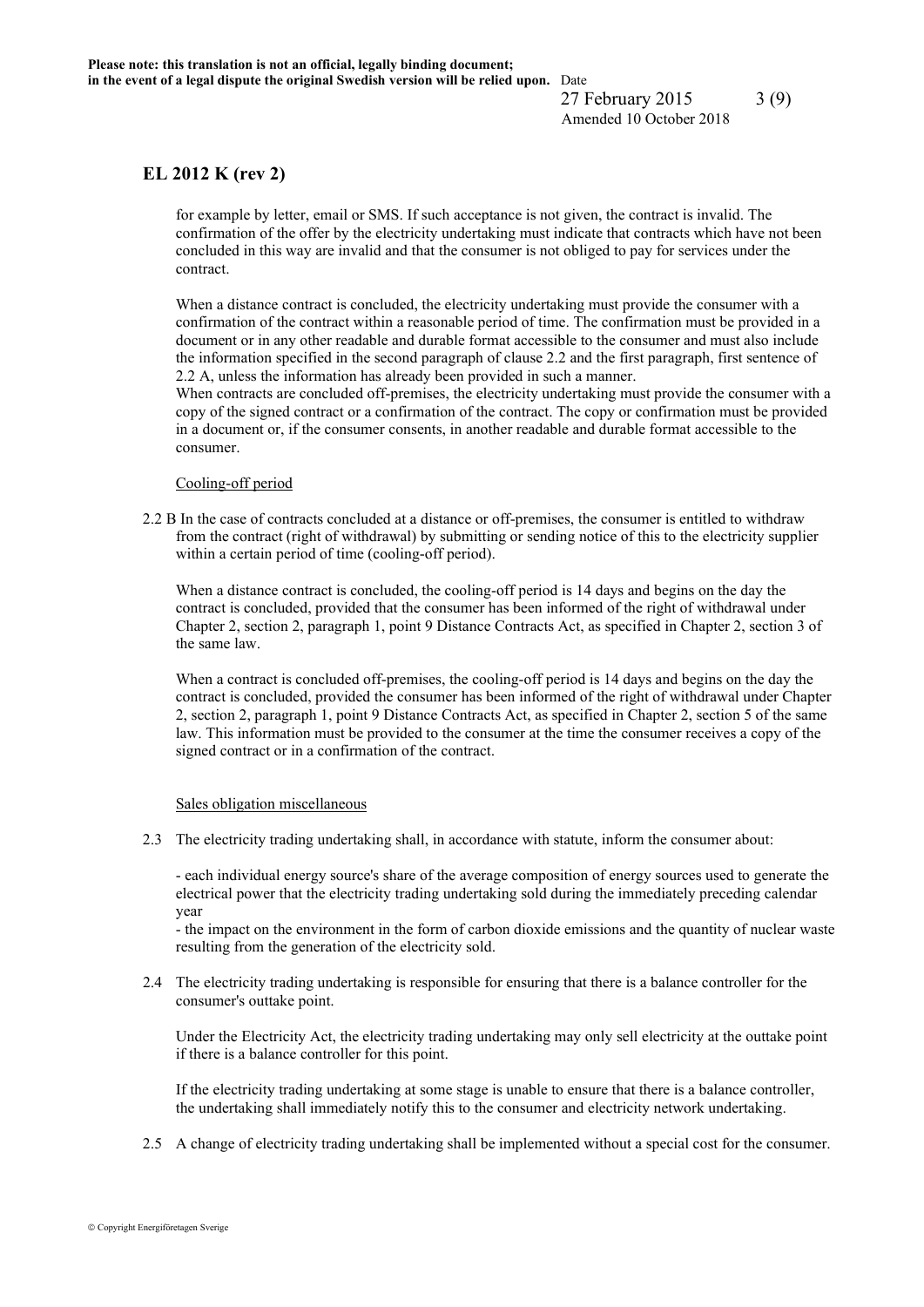27 February 2015 4 (9) Amended 10 October 2018

## **EL 2012 K (rev 2)**

2.6 The electricity trading undertaking shall notify the electricity network undertaking that it will commence selling electricity at the consumer's outtake point and shall also state who has undertaken the balance control responsibility for this supply. This notification shall be given no later than 14 days before the sale starts in order for the sale to take place on the date agreed by the electricity trading undertaking and the consumer.

#### Commitments of the consumer

- 2.7 The consumer is responsible for having the necessary contract for transmission of electricity with the electricity network undertaking.
- 2.8 Unless otherwise specifically indicated by these conditions, the consumer shall pay for all of the electricity consumed at the outtake point. The payment obligation also covers electricity that the consumer has been unable to make use of owing to faults within their own installation or for other reasons that are not attributable to the electricity network undertaking or the electricity trading undertaking.

#### Impediments to the performance of the contract

2.9 A party is not liable to perform the contract if performance is substantially impeded as a consequence of impediments over which they have no control. Impediments are deemed to include war, public authority decisions, disruptions to public transport services, extreme weather conditions or other events of an exceptional nature that have a substantial impact on the performance of the contract and which a party could not have anticipated and whose adverse effects a party could not reasonably have overcome.

#### Compensation for damage/injury, etc.

- 2.10 If a consumer complains that a change of electricity trading undertaking has not been implemented in the proper manner or at the proper time, the electricity trading undertaking that gave notice of the exchange is responsible for the matter being investigated, following consultation with the consumer's electricity network undertaking. The electricity trading undertaking shall also notify the consumer of the cause of the error. Unless there are special reasons, such notification shall be given to the consumer within fourteen days from when the consumer contacted the electricity trading undertaking.
- 2.11 If the electricity trading undertaking has not performed its obligations in conjunction with the takeover or start of electricity supplies and this is due to circumstances that lie within the control of the electricity trading undertaking, the consumer is entitled to compensation from the electricity trading undertaking for any damage/injury that thereby arises.

If a consumer shows that it is probable that they have been adversely affected by damage/injury, but that the amount of the damage/injury does not amount to SEK 100 per outtake point and loss occurrence, the consumer shall nonetheless receive compensation of SEK 100. In order for compensation of a higher amount to be paid, the consumer must substantiate the damage/injury and its extent.

- 2.12 If the transmission is discontinued owing to the consumer's neglect, but the electricity trading undertaking did not have legal grounds to request disconnection of the consumer's installation from the network, then the consumer is entitled to compensation from the electricity trading undertaking for any damage/injury.
- 2.13 If the electricity trading undertaking does not perform the contract entered into with the consumer, the consumer is entitled to compensation for the damage/injury they have suffered unless the electricity trading undertaking shows that the failure to perform the contract results from an impediment outside its control and which the undertaking could not reasonably have been expected to have anticipated and whose consequences it could not reasonably have avoided nor overcome.
- 2.14 The right to compensation does not include damage/injury attributable to business operations.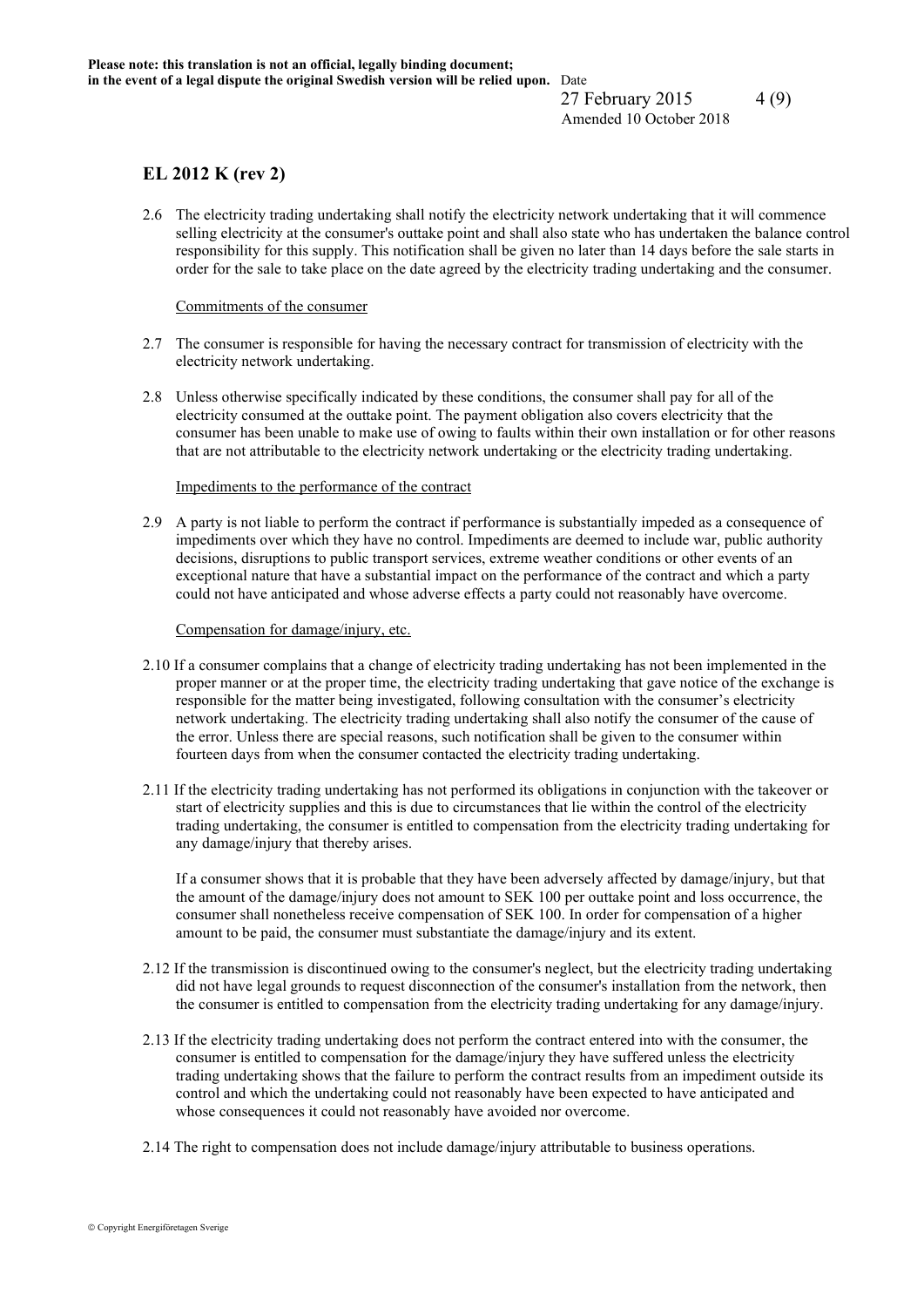## **EL 2012 K (rev 2)**

- 2.15 The party suffering the loss shall implement reasonable measures in order to mitigate their loss. If the party fails to do so, the compensation may be reduced by a corresponding extent.
- 3. Metering, collection and reporting of meter values, and also invoicing

Metering

3.1 The consumer's consumption will be recorded by the electricity network undertaking's meters or by meters approved by the electricity network undertaking. Provisions regarding metering are contained in legislation and also in the consumer's contract with the electricity network undertaking.

Collection and reporting of meter values, and also invoicing

- 3.2 Collection and reporting of meter values shall take place in accordance with statute or in the manner in which the parties have entered into a special agreement on.
- 3.3 Invoicing shall refer to the metered quantity of electricity transmitted.

If meter values have not been collected or they are incorrect, and this is due to circumstances that lie outside the control of the electricity trading undertaking and whose consequences the undertaking could not reasonably have avoided nor overcome, preliminary invoicing may take place and be based on the estimated quantity of electricity transmitted. The estimated quantity of electricity transmitted shall then be determined with the guidance of the consumer's previously known consumption and other circumstances, like, for example, changes notified by the consumer that it may be assumed would affect the quantity of electricity transmitted.

Invoicing shall be effected at least every quarter. However the consumer is entitled to choose monthly invoicing.

If the electricity trading undertaking was not entitled to issue the consumer with a preliminary invoice under the second paragraph, but this has nevertheless occurred, the consumer is entitled to an instalment payment plan, without charge or interest, regarding the reconciled amount where the number of instalments relates to the time that the default endured.

If preliminary invoicing has lasted for more than eight months counted from the last invoice based on meter values collected, the reconciliation invoice shall be reduced by 15 per cent of the difference between what was finally and preliminarily invoiced, respectively. Furthermore, the consumer is entitled to an instalment payment plan, without charge or interest, regarding the reconciled amount, where the number of instalments relates to the time that the default endured.

If the agreed invoicing has not been effected and this is due to the electricity trading undertaking, the consumer is entitled to an instalment payment plan, without charge or interest, where the number of instalments relates to the number of invoices missed.

If the agreed invoicing has not been effected at all for a certain period and this is due to circumstances that lie within the control of the electricity trading undertaking, the electricity trading undertaking is not entitled to require payment for claims that are more than twelve months old.

When reconciling invoicing that has been based on estimated meter values (preliminary invoicing), the reconciliation following the collection of meter values (final invoicing) shall be effected with account taken to the various prices that have applied for the period covered by the reconciliation. Unless there are special reasons for applying another basis of estimation, the estimate shall thereupon be conducted as if the consumer's consumption followed normal consumption patterns for that category of consumer.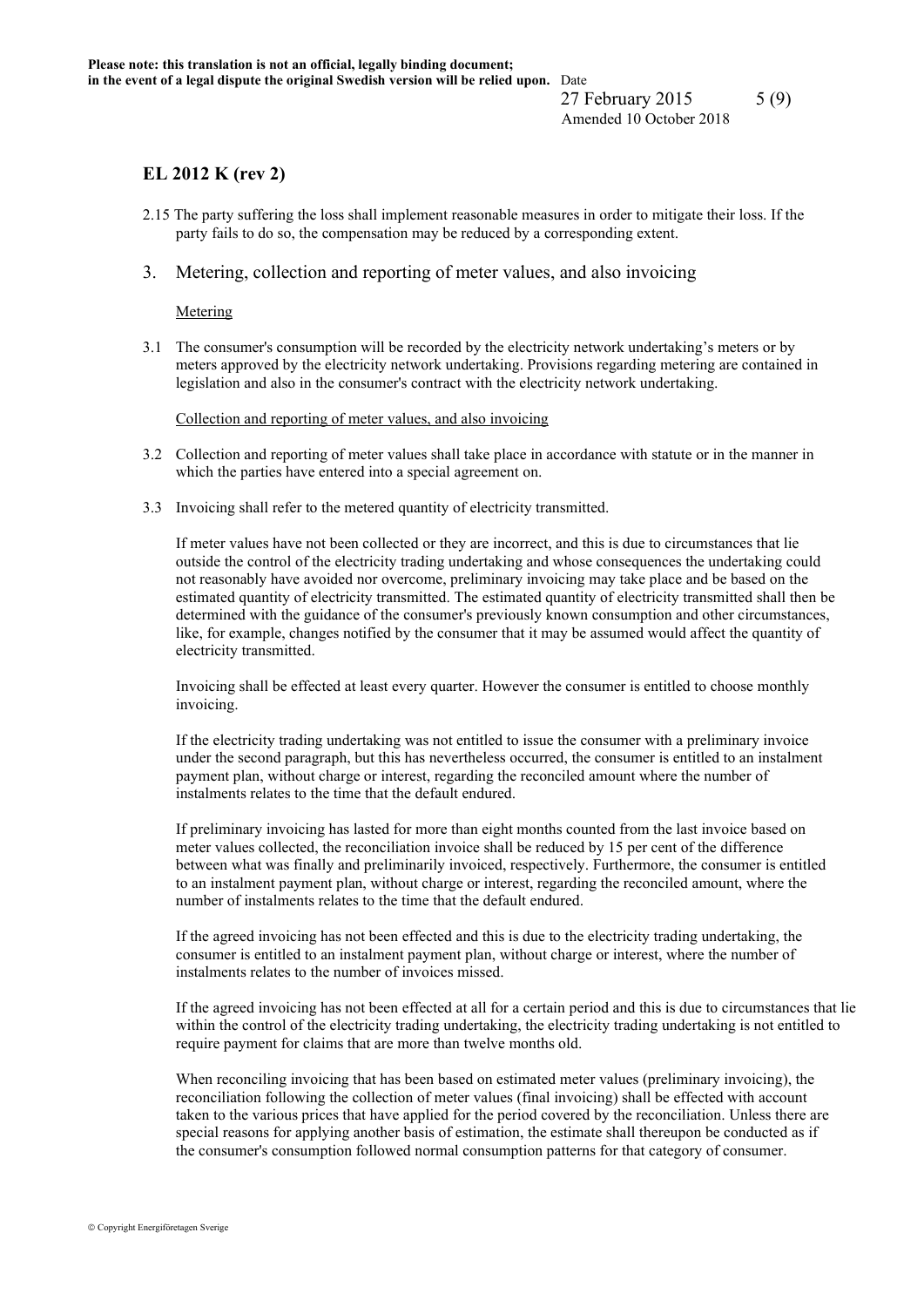27 February 2015 6 (9) Amended 10 October 2018

## **EL 2012 K (rev 2)**

If there is reason to assume that the consumer has paid invoices in good faith where there was reason to believe that such invoices were final for a particular period of time, there is no further liability to pay for such period.

When the contractual relationship ceases, the consumer shall receive a final invoice within six weeks from the day on which the supply stopped. No further invoices may be issued after the electricity trading undertaking has sent a final invoice. Unless extraordinary reasons apply, the final invoice shall be based on meter values collected.

- 3.4 The electricity trading undertaking shall be granted access to the metering equipment available to the consumer following consultation with the consumer.
- 3.5 If the metering equipment is not working or if it has recorded consumption other than the real consumption or if an error has been made during collection of meter values, the electricity network undertaking shall estimate the quantity of electricity that has been transmitted in consultation with the consumer and the electricity trading undertaking. This estimate shall form the basis of the electricity trading undertaking's invoicing.

If consumption has been estimated in accordance with the preceding paragraph, the electricity trading undertaking shall give notice of this to the consumer no later than in conjunction with the invoicing.

- 3.6 Estimated consumption in accordance with the provisions of Clause 3.5 shall be determined with the guidance of the consumer's previously known consumption at the outtake point and other circumstances that may have affected consumption.
- 3.7 If the estimated consumption in any of the above-mentioned cases is based on incorrect assumptions, the incorrectly invoiced charge shall be adjusted without delay after the error was observed. If only a minor sum is involved viewed in relation to the annual charge, the adjustment shall normally be made when invoicing next occurs, unless the consumer requests a separate payment.

## 4. Payment and collateral

- 4.1 Payment shall be received by the electricity trading undertaking no later than on the due payment date stated in the electricity trading undertaking's invoice, which shall be no earlier than 20 days after the electricity trading undertaking has sent the invoice. As a main rule, the due date should fall at the earliest on the  $28<sup>th</sup>$  day of a month.
- 4.2 An electricity trading undertaking may not treat a consumer unfairly solely on the grounds of the method of payment chosen by the consumer.
- 4.3 If payment is not made by the due payment date, the electricity trading undertaking, unless otherwise agreed in writing, is entitled to demand from the consumer, besides the amount of the invoice, interest under the Interest Act from the due date for payment stated in the invoice together with compensation for any costs associated with the delay. This also includes costs for written payment reminders and costs for the enforcement of payment or other obligations.
- 4.4 If the electricity trading undertaking, at the time the contract is entered into, has reasonable cause to fear that the consumer will not perform their payment obligations, the electricity trading undertaking is entitled to request acceptable collateral for any sales. Reasonable cause may, for example, be underpayments or delays regarding previous payment obligations to the electricity trading undertaking or knowledge that the consumer has incurred payment default registrations.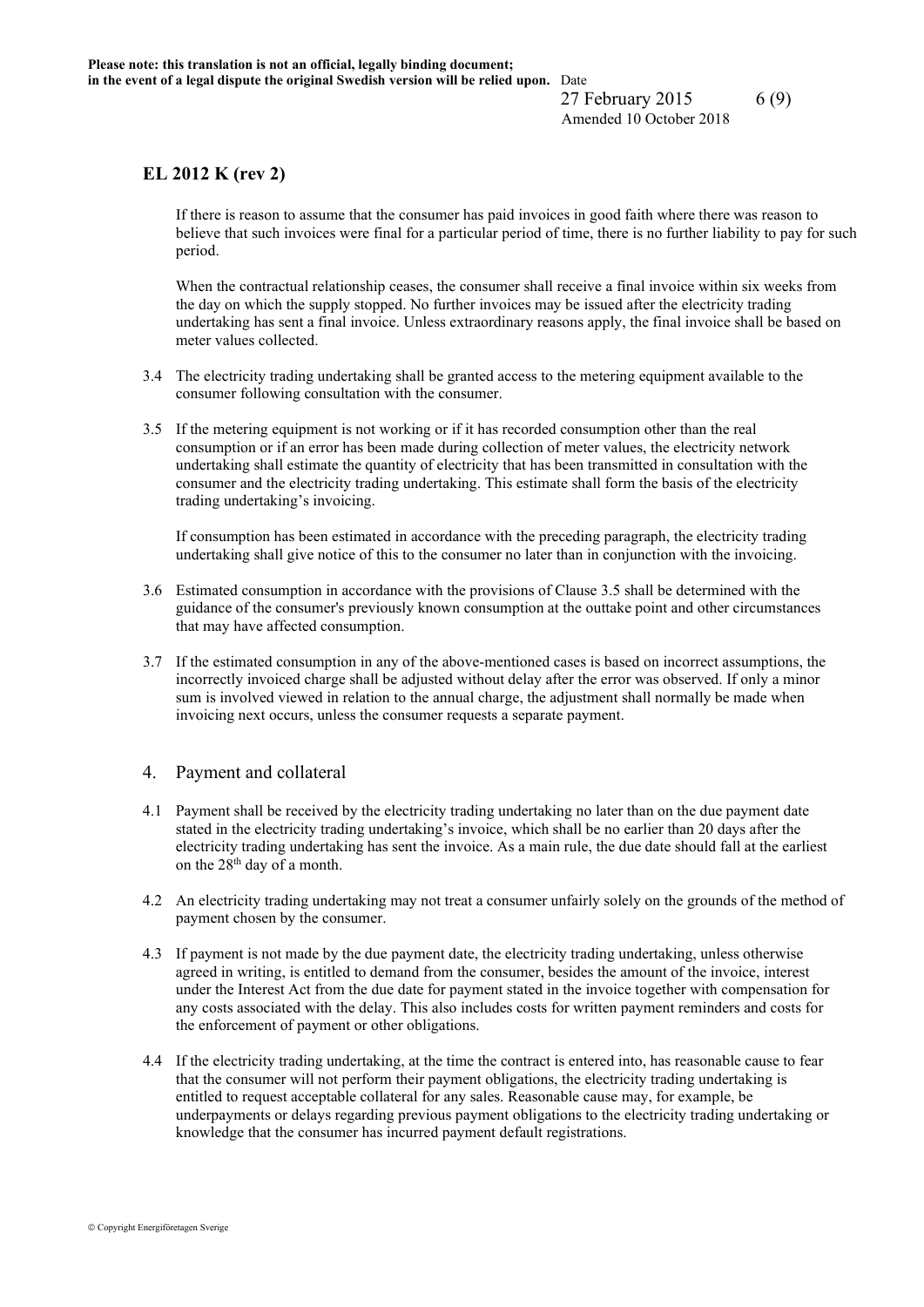27 February 2015 7(9) Amended 10 October 2018

## **EL 2012 K (rev 2)**

If the consumer has neglected their payment obligations to the electricity trading undertaking during the term of the contract, the electricity trading undertaking is entitled to request acceptable collateral for future supplies.

If the electricity trading undertaking is entitled to request collateral in accordance with the first or second paragraphs, the electricity trading undertaking is also entitled to require monthly invoicing.

Collateral may not comprise a greater amount than a sum corresponding to four months' estimated charges for the supply.

If the consumer has satisfied their payment obligations at the proper time for a period of six months from when the collateral was furnished, the collateral provided shall be returned.

If the consumer has furnished collateral in accordance with this clause, the funds deposited shall be placed into an interest-bearing account, to be held separately from the electricity trading undertaking's own funds.

### 5. Breach of contract

5.1 The Electricity Act contains special provisions regarding the electricity trading undertaking's right to discontinue the supply of electricity owing to the consumer's breach of contract.

The supply is discontinued by the electricity network undertaking disconnecting the consumer's installation from the network at the electricity trading undertaking's request.

5.2 The supply of electricity may be discontinued if the consumer neglects their obligations and the default constitutes a fundamental breach of contract.

Before the supply of electricity is discontinued, the consumer shall be urged to implement rectification within a reasonable time and, in cases other than those referred to in Clause 5.3 below, notified that the supply of electricity may otherwise be discontinued. If rectification is implemented, the supply may not be discontinued.

After a contract has been concluded, a discontinuation may not be effected solely on the grounds that the consumer has not furnished collateral.

If the circumstances give cause to fear that a discontinuation of the supply would involve not insignificant personal injury or substantial property damage, the supply of electricity may not be discontinued. However, this does not apply if the consumer has acted improperly.

5.3 If the breach of contract comprises the consumer neglecting to pay for their consumption of electricity, besides that provided by Clause 5.2, the consumer shall, when the time for rectification has expired, be urged to pay within three weeks from when they were served with the demand and a notification that the supply may otherwise be discontinued. Notification regarding the non-payment shall at the same time be submitted to the social welfare committee in the municipality where the consumer receives the electricity supplied.

The supply may not be discontinued if payment is made or if the claim is disputed. Nor may the supply of electricity be discontinued if the social welfare committee, within the time stated in the first paragraph, has given notice in writing to the party that gave notice that the committee will assume the payment obligation for the debt. In order for a claim to be deemed disputed, it is required that the consumer submitted a legally relevant material objection. Such a submission ought to be in writing.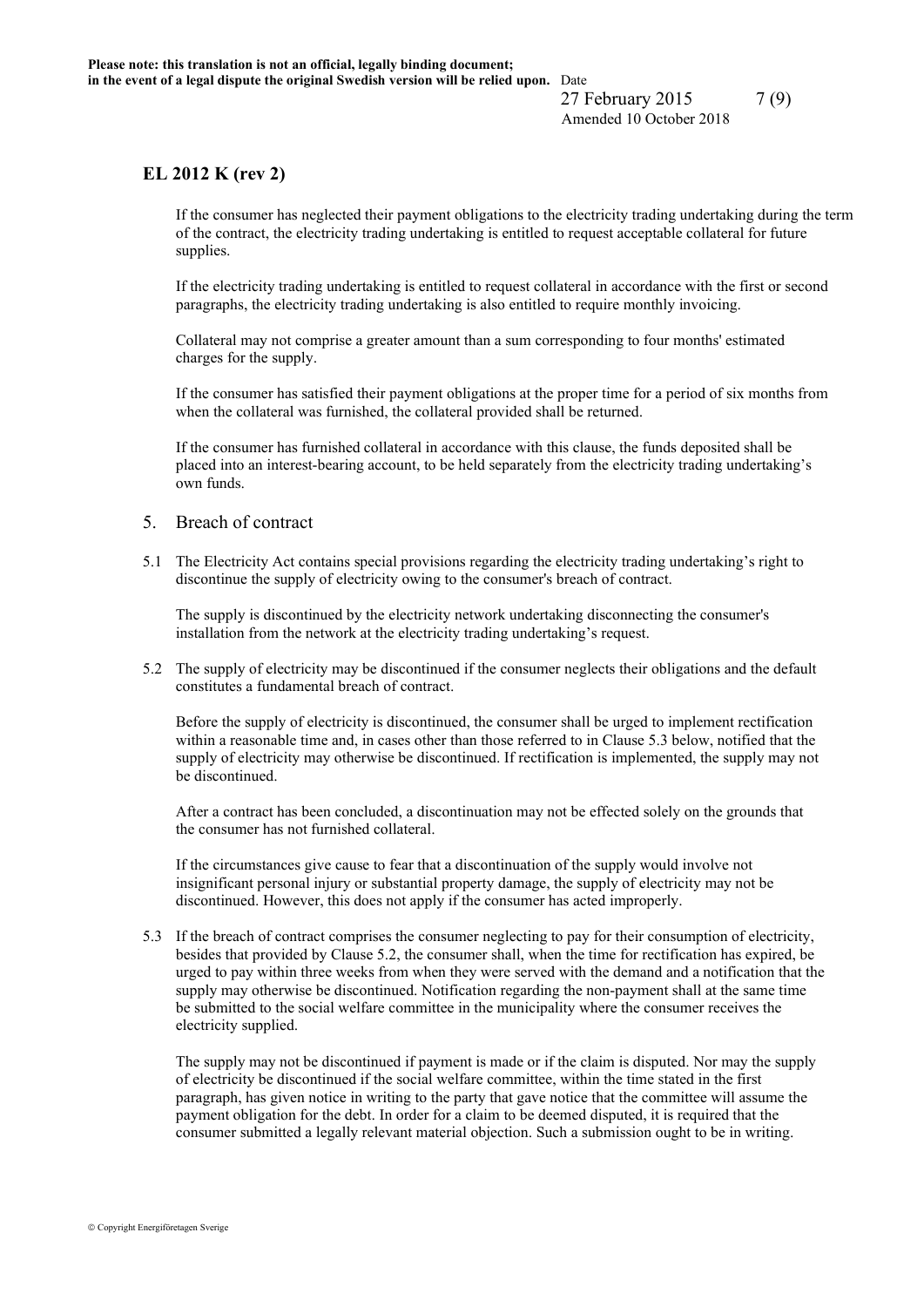27 February 2015 8 (9) Amended 10 October 2018

# **EL 2012 K (rev 2)**

If the claim is the subject of a dispute, the supply of electricity may not be discontinued. This means that the consumer must pay that part of the claim that the consumer and the electricity trading undertaking agree that the consumer should pay. That part that is disputed need not be paid before the dispute has been determined.

- 5.4 When the electricity trading undertaking is entitled to discontinue the supply in accordance with Clauses 5.2-5.3, the undertaking is also entitled to revoke the contract. If the electricity trading undertaking revokes the contract, it shall immediately notify the electricity network undertaking.
- 5.5 If the consumer has entered into a fixed-term contract and breaches it, without having grounds for revocation according to Clause 5.6, by entering into a new contract with another electricity trading undertaking, the consumer shall compensate the former electricity trading undertaking. This compensation must correspond to no more than what the electricity trading undertaking can demonstrate it will suffer during the remaining term of the contract.

Such compensation shall be calculated in accordance with the principles that according to Clause 2.2 shall be specified in the electricity trading undertaking's contract with the consumer.

5.6 If the electricity trading undertaking neglects its obligations and the default involves a fundamental breach of contract, the consumer is entitled to revoke the contract. However, the electricity trading undertaking shall be afforded an opportunity to implement rectification within a reasonable time before revocation may be effected.

If the consumer revokes the contract, the electricity trading undertaking shall immediately notify the electricity network undertaking of the revocation.

- 6. Supply obligation, term of validity, amendments and supplements
- 6.1 Unless otherwise agreed, the contract shall cease no later than 14 days following notice of termination given by the consumer. The consumer is entitled to terminate the contract either verbally or in writing.

The electricity trading undertaking's obligations to supply electricity to the consumer's outtake point is regulated by the Electricity Act. The supply obligation ceases if the consumer stops taking out electricity at the outtake point, if some other electricity trading undertaking starts to supply electricity to the consumer at the outtake point, or if the consumer commits such a breach of contract that entitles the electricity trading undertaking to request that the electricity supply is discontinued in accordance with the provisions of the Electricity Act*.*

In the event that the electricity trading undertaking and the consumer have concluded a fixed term contract for the supply of electricity, the electricity trading undertaking shall no earlier than 90 days and no later than 60 days prior to the expiry of the contract inform the consumer of the expiry date of the contract and the consequences thereof.

6.2 An electricity trading undertaking that intends to amend the conditions for a contract with a consumer that runs until further notice shall notify the consumer of the amendment. This notice shall be given through a special notification to the consumer. The notification shall state that the consumer is entitled to give notice terminating the contract. If the consumer then chooses to give notice terminating the contract, there shall be a maximum period of notice of one month for the consumer. Such notice of termination shall be given no later than one month prior to the new conditions entering into force.

The new conditions may not start to apply less than two months after the notification has been sent.

Such an amendment of conditions also covers an amendment of the conditions concerning how the price is calculated or that the electricity trading undertaking is applying a larger increase than previously.